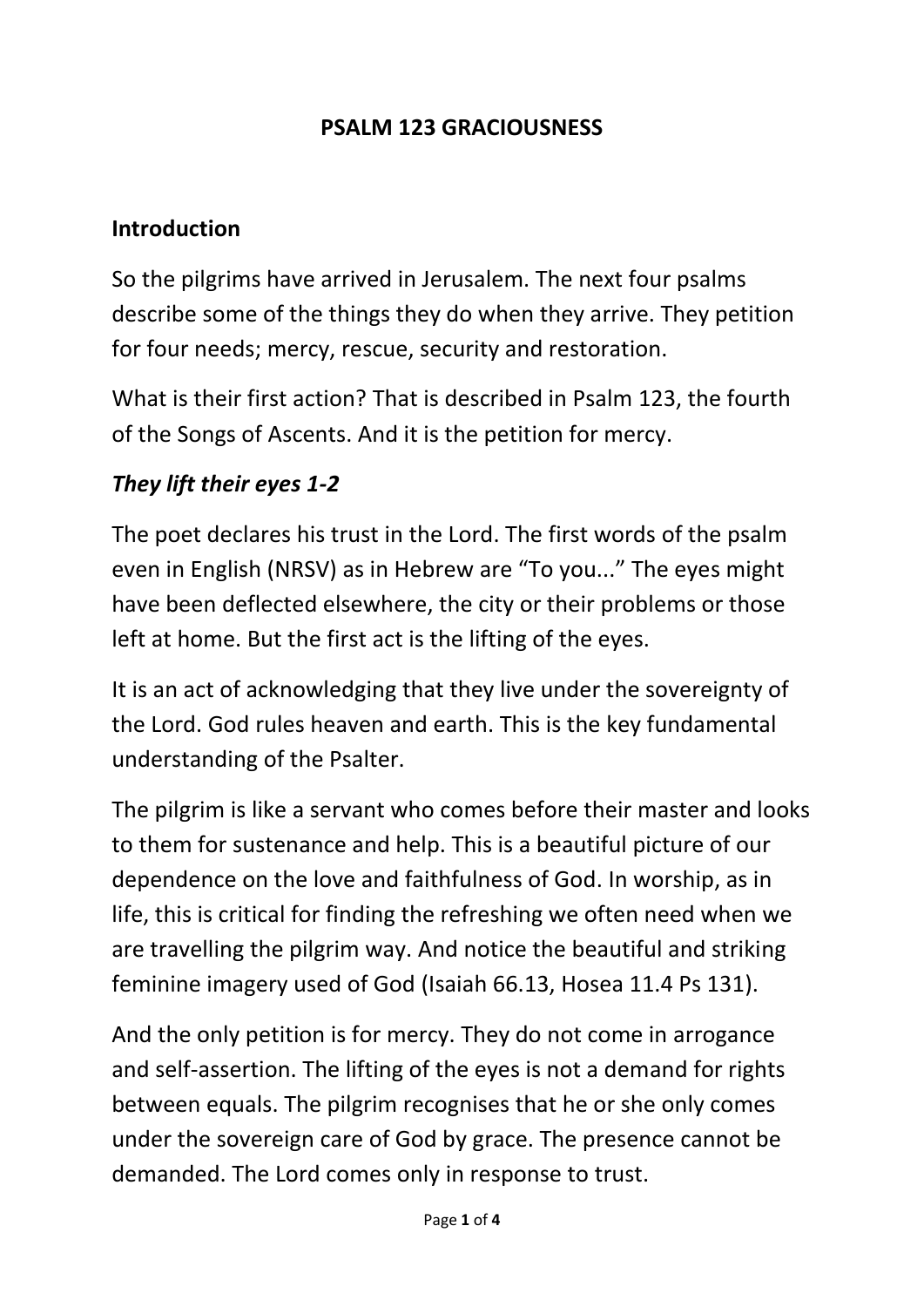And they will not let God go until they find mercy. We are about to find out what mercy they require from God in the next few verses. They trust the Lord because the Lord is trustworthy even when they cannot figure it all out.

# *They pour out their souls 3-4*

So now they pour out their souls; they long for God to show them graciousness. They repeat the plea for mercy, surrounding God with their prayers. The word for mercy is a word for "be gracious." So the petition is a bit wider and more inclusive than forgiveness. We need forgiveness of course but we need more. Once the mercy of forgiveness comes we need mercy to live out changed lives that reflect the glory of God.

The pilgrims ask for the mercy of God to be with them. They depend on God for life itself and they cry out for God to be on their side, to give them life, to make life possible. They remember that the Lord is gracious (Exodus 34:6-9). They long for His presence to make life liveable, to make life possible and hopeful. That is the mercy they seek for. That is the daily prayer for mercy we all need to pray.

The ancient church taught people to use a prayer "Lord Jesus Christ, have mercy on me, a sinner." This was a prayer for every moment of the day because we need mercy all the time. The psalmist needed mercy to live out life at the bottom of the pile and still be a worshipper of the God of covenant love and faithfulness.

They are sick to death of the contempt and scorn of those among they live. We do not know what particular event lies behind this but that does not matter. This is poetry and it picks up the feeling of the event rather than the particular event itself. Psalm 44 and 79 are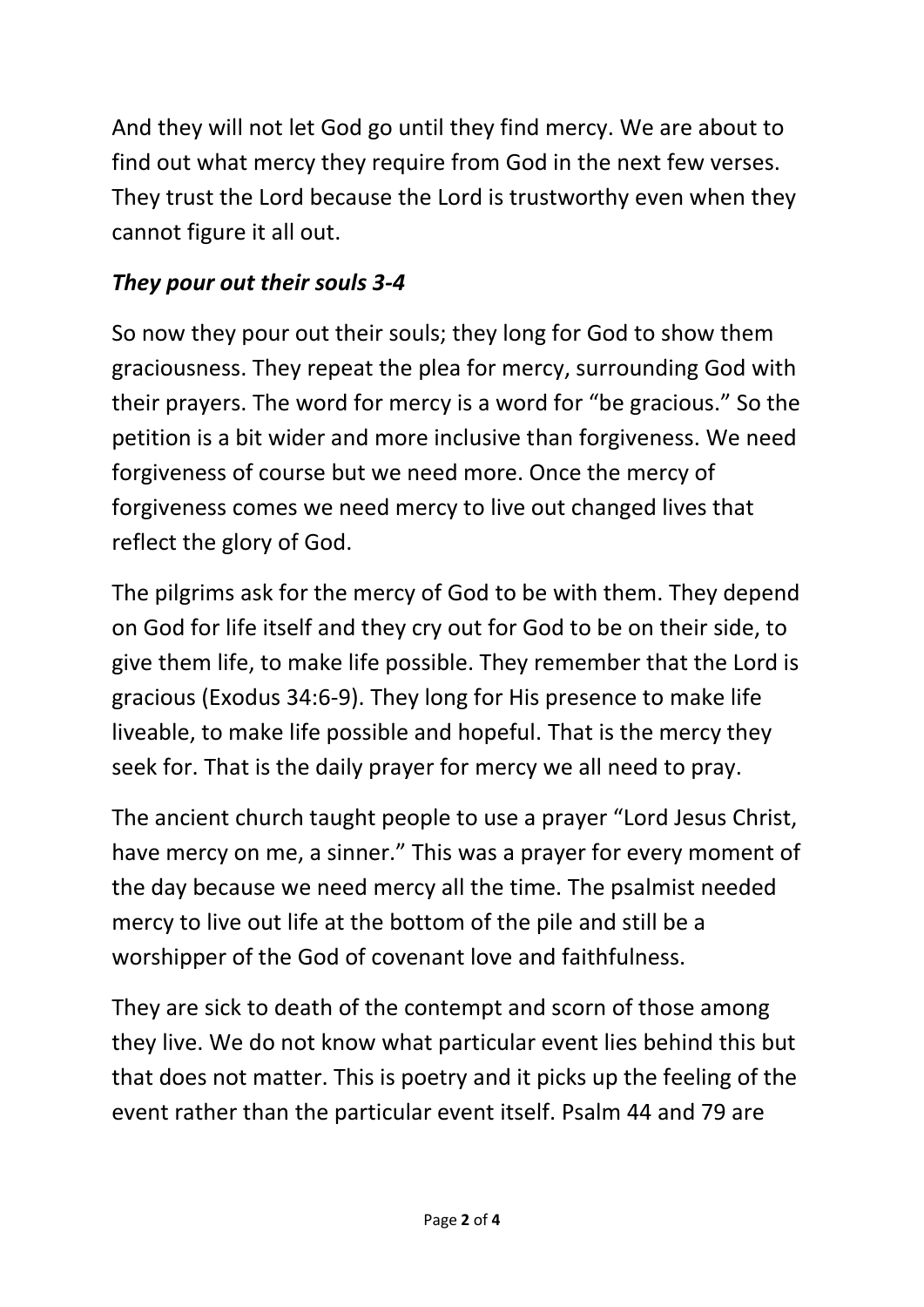similar. They are feeling the impact, social and psychological, of the events after 587. They long to stand tall among the nations.

Because that is what their lives are not. They are at the bottom of the social pile. The proud and the arrogant deride them and they are in pain and fed up. What is the way out of this for the pilgrim?

# *Further reflection*

Psalm 123 can be the prayer of the people of God in every generation. It makes sense in the generation of the post-exilic era. But it makes sense in ours too. Wherever the church finds itself in trouble, treated with contempt and ridicule or worse, then this psalm speaks.

Australian Christians have rarely experienced the contempt of the powerful. We are so much part of the social furniture that we rarely create a problem. True, we can feel the contempt of the intellectual elites from time to time but a bit of verbal abuse from them makes little difference.

But we do know that the closer we embody the radical good news that God loves the world and intends that it be rightly ordered so that all may have life and peace the closer we come to trouble. That is what happened to Jesus. His call to his church to live in humble servanthood, reflecting his own life, is a life lived humbly in utter dependence on God who rules heaven and earth.

# **Questions**

What do you need mercy for each day? How can we live humbly before our crucified God? Reflect on any experience of contempt and derision you have had? How did it affect you? Did you pray for mercy?